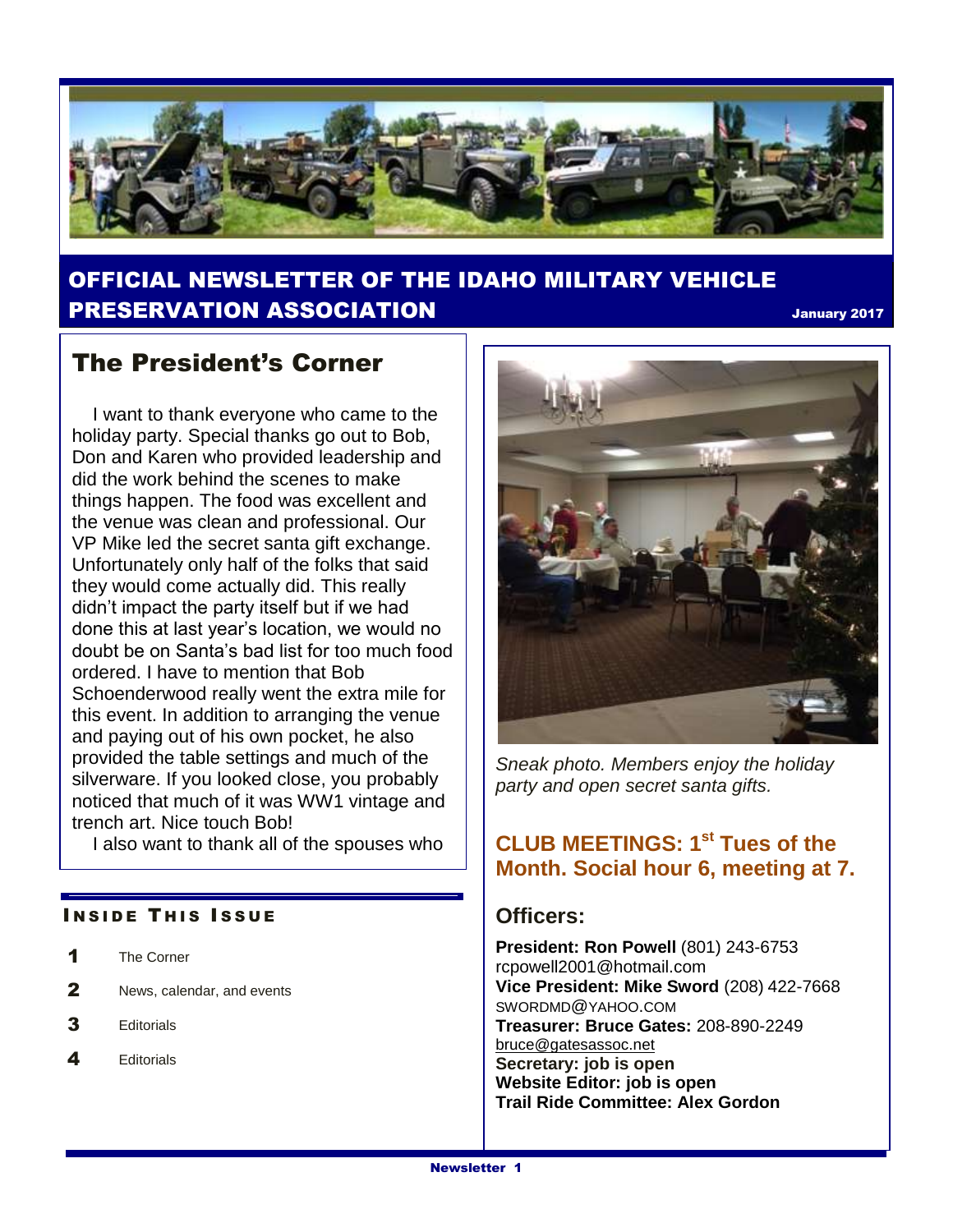came. We all know that we depend on our better halves support in this hobby.

 In January we will have elections. I'm asking our members to come to the meeting, to volunteer, and to VOTE. We really do need YOU. As a reminder the location is Covey Café. The café is not open for dinner, but the owner is opening his doors just for us.

-Ron  $\mathbf{e}^{\mathbf{e}}_{\mathbf{e}}$ 

# **It was in the news.**

#### **Da Bomb!**

Ten members came to breakfast at the Caldwell Airport. Only Bruce braved the cold and brought his CCKW. Yeah only the hard core get their vehicles out in December! After breakfast some of us went over to Mike's hangar to see his latest project; a bomb cart and bomb. Of course anything Mike touches turns to gold, and this is no exception. It's beautiful!

**Places worth visiting:**

**Submitted by Bruce. Check this site out. http://www.vietnamexp.com/morestories/Martha Raye.htm**

a story about 2LT Baggett is submitted by Barry M. He is alleged to have shot down a Japanese zero while in a parachute. Is it a true story? You be the judge! There are many links online, but I enjoyed this one. http://www.sightm1911.com/1911-Myth.htm

### **No minutes for you**!

No secretary means no minutes. However elections will be in JANUARY 2017. Please come and be prepared to volunteer, and vote. Please consider running for any office. WE NEED YOU.  $\frac{1}{2}$ 

# **Calendar of Events:**

**January Meeting 2017**: (club elections) Covey Café, 5017 Highway 20/26 in Caldwell. **February Meeting 2017**: (discuss the Fruitland Show) Bruce Gates' business: 604 N 36<sup>th</sup> street Nampa

**March Meeting 2017**: location not determined. Any volunteers?

**June 2017:** Idaho Chariot's Car Show. all proceeds support the Idaho Veterans Home. More details to come.

**Spy photo**: Bombs for New Year! Not real ones okay!? If you joined us for breakfast last month you probably got to see what Mike is working on. A beautiful bomb truck and bomb cart.

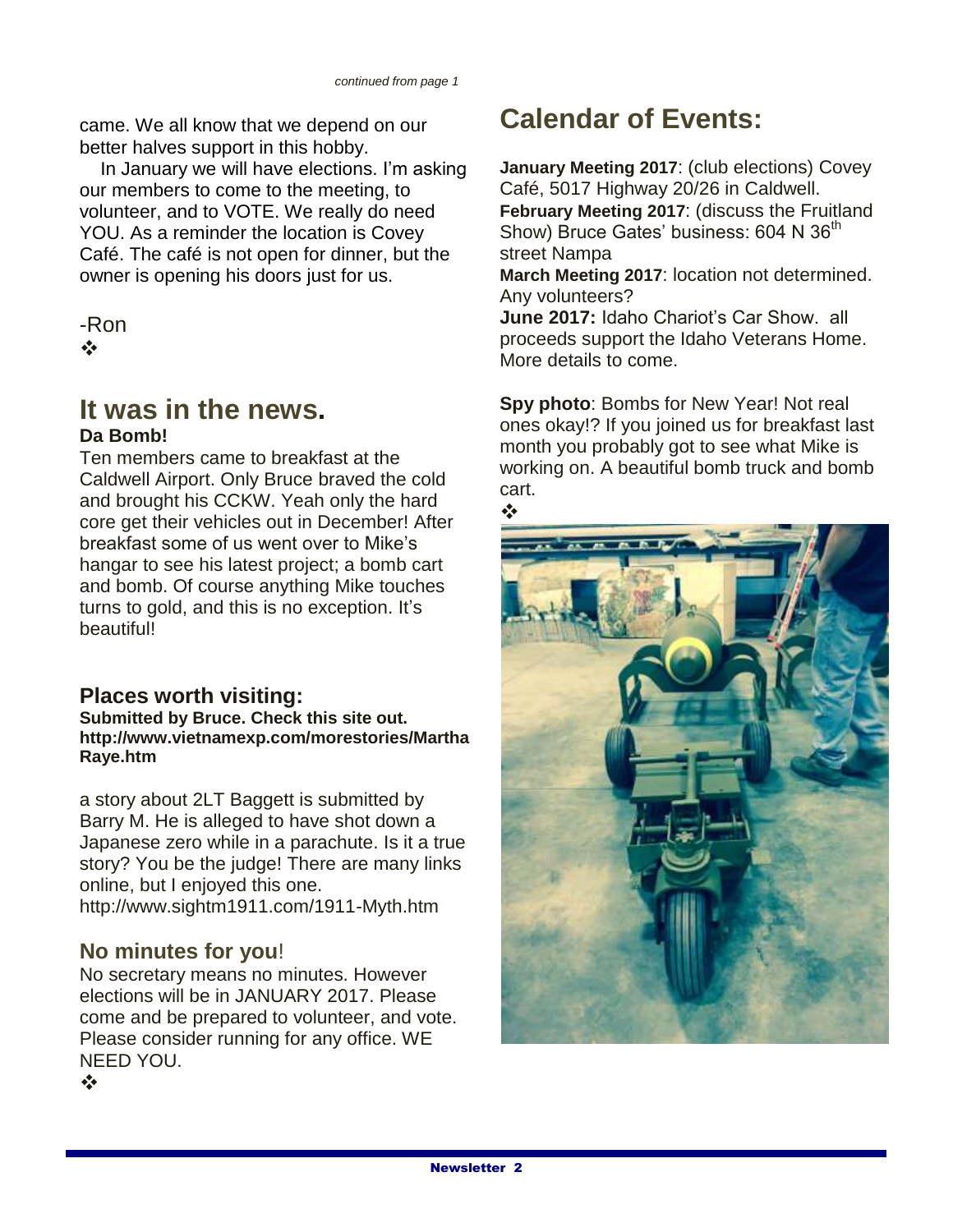## **IMVPA Roll Up in 2016. What has the IMVPA been up to? by Ron P**

 When I was elected President one year ago, I decided that I wasn't there just to hang out, but to make a difference. There was a quote that I read way back in the 80s that has stayed with me all these years. "The very essence of leadership is that you have to have a vision. You can't blow an uncertain trumpet." –by Theodore Hesburgh. So I decided that my vision would be to increase awareness about our organization and its mission in the community. We have been in the local news no less than 6 times this year. To expand our reach in the community we've partnered with Battle Group Idaho and the Idaho Military Museum . We've shared newsletters and classified ads with our sister clubs in Utah, Oregon and Washington. We've added to and improved the website (although it still needs work). We've also written guest articles for other organizations and stayed engaged with the national affiliate, MVPA. Our charitable contributions include supporting the Idaho Veterans Home on 3 occasions.

 There is a saying that one should "think outside the box". So we added a trail ride in 2016, graciously led by Alex Gordon of the Idaho MotorPool. It was a fun event that I hope continues in the future.

 We have 84 members on paper, but 33 members are paid up on dues. About half of those are MVPA members. This number includes 6 new members (and their families) who have joined us this year. In 2016, IMVPA's members have conducted or **attended 25 events**, such as parades, ceremonies, volunteer events, or shows!

 What does 2017 hold for the IMVPA? Well that is up to you! We can do as much, or as little as we want. Above all I want this club to be low stress and high return for our members. What I do ask of all of you is this-be part of the solution, volunteer, participate, support, and VOTE in January. Let's have a great 2017!

# **Military and First Responders Day at Grace Bible Church**

The Grace Bible Church hosted a first class ceremony in Nampa on November 13<sup>th</sup>. In attendance were members of the military, the American Legion Post #39, Patriot Guard Riders, the Nampa Fire and police Dept, and political dignitaries. The Idaho Military Museum conducted a cannon salute, and a 21 gun rifle salute as performed by the honor guard. A new flagpole was dedicated, and the POW/MIA flag was flown proudly. It was a fun event!